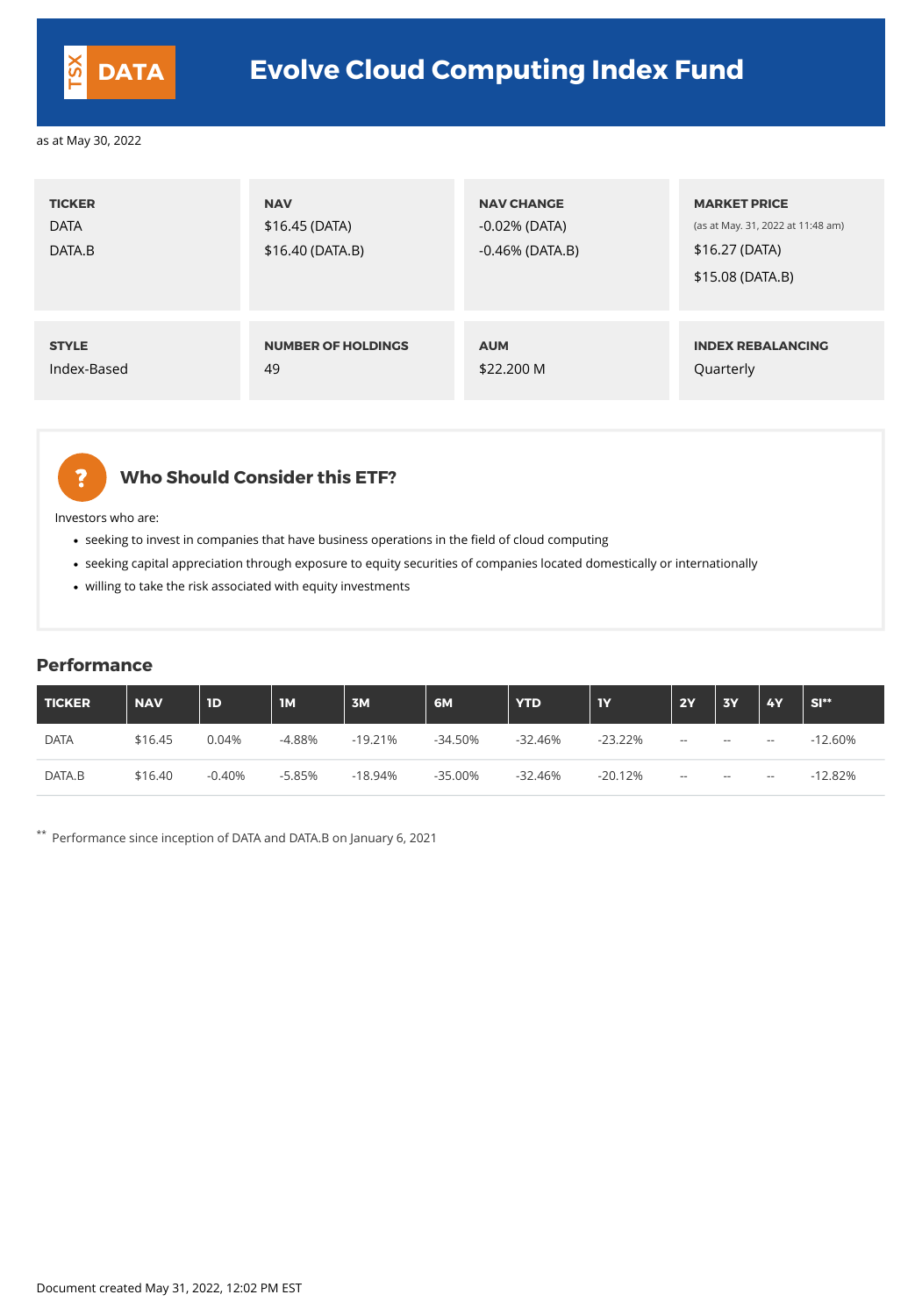## **Historical Prices (\$) - DATA**

As at May 30, 2022



#### **Cumulative Total Return (%) - DATA**

As at May 30, 2022



Document created May 31, 2022, 12:02 PM EST



## **DATA Evolve Cloud Computing Index Fund**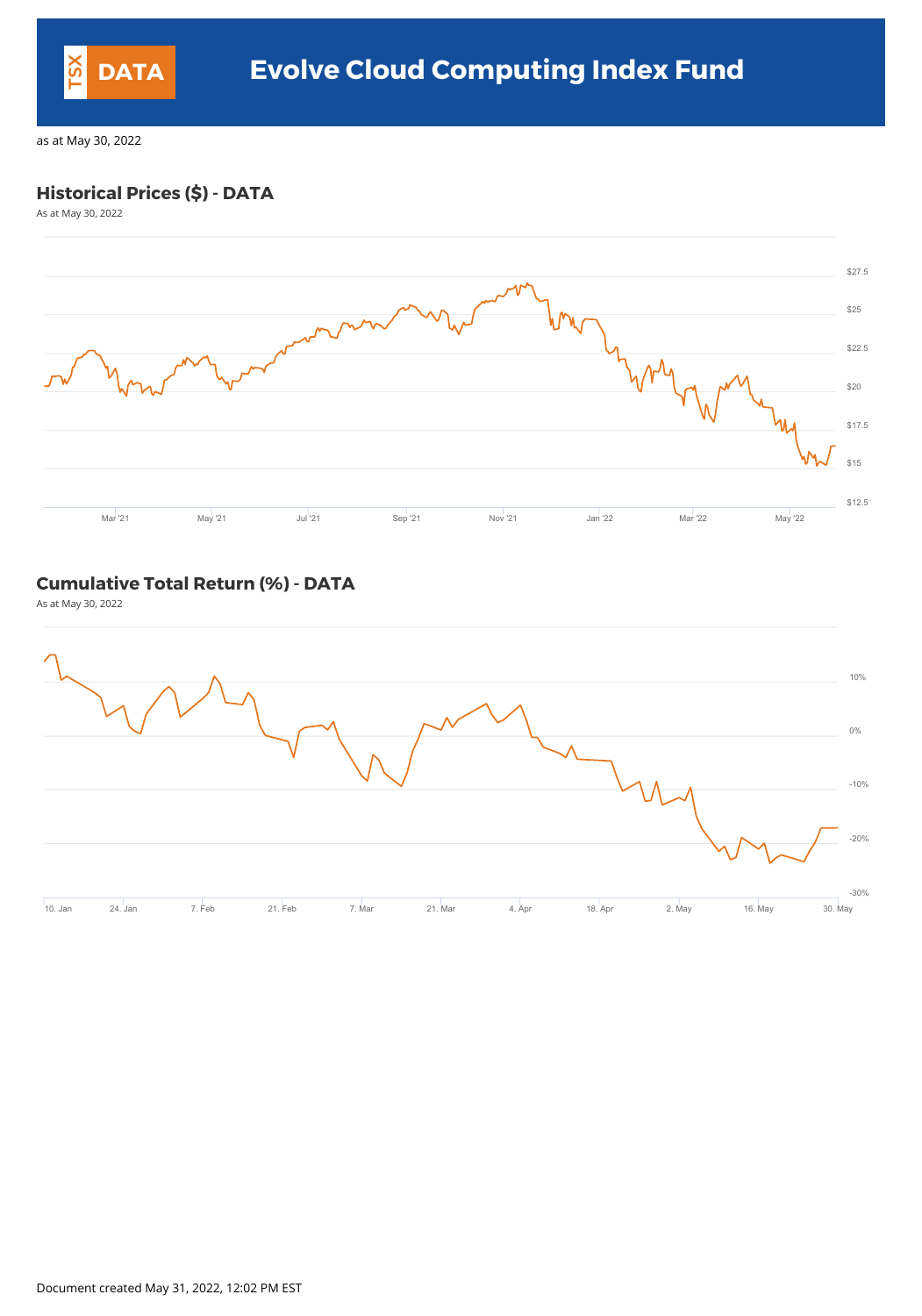#### **Fund Details**

| <b>CUSIP</b><br>300532108 (DATA)<br>300532207 (DATA.B) | <b>TICKER</b><br><b>DATA</b><br>DATA.B                                                                                                        | <b>LISTING EXCHANGE</b><br>Toronto Stock Exchange (TSX) |
|--------------------------------------------------------|-----------------------------------------------------------------------------------------------------------------------------------------------|---------------------------------------------------------|
| <b>INCEPTION DATE</b><br>January 6, 2021               | <b>CURRENCY</b><br>Hedged to CAD (DATA)<br>Unhedged to CAD (DATA.B)                                                                           | <b>REGISTERED INVESTMENT ELIGIBILITY</b><br>Yes         |
| <b>STYLE</b><br>Index-Based                            | <b>INDEX</b><br>Solactive Global Cloud Computing Index<br>Canadian Dollar Hedged (DATA)<br>Solactive Global Cloud Computing Index<br>(DATA.B) | <b>INDEX PROVIDER</b><br>Solactive AG                   |
| <b>INDEX REBALANCING FREQUENCY</b><br>Quarterly        | <b>MANAGEMENT FEE</b><br>0.60% (plus applicable sales taxes)                                                                                  | <b>DISTRIBUTION FREQUENCY</b><br>Monthly, If Any        |

Document created May 31, 2022, 12:02 PM EST

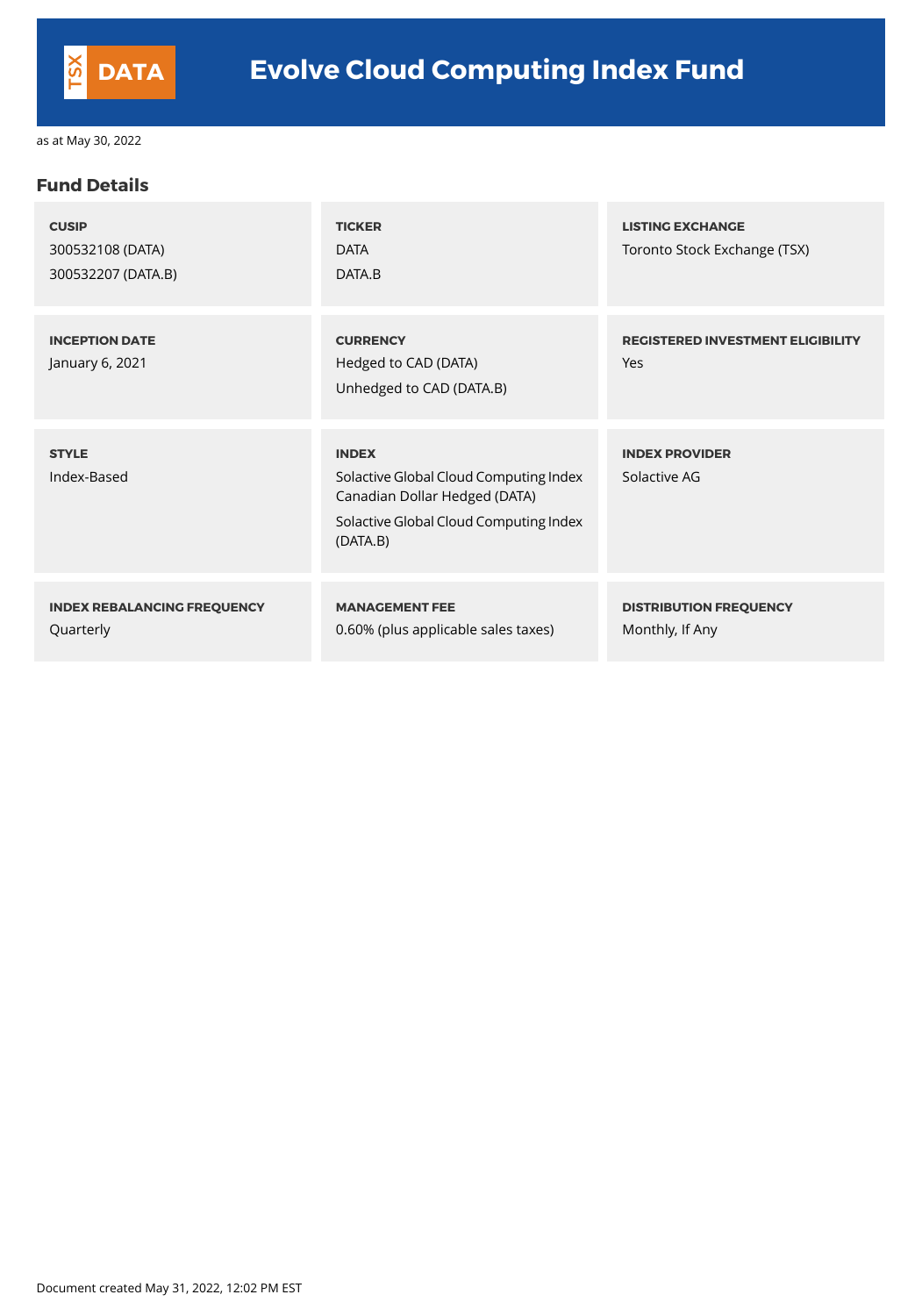### **Top 10 Holdings**

As at May 30, 2022

| <b>NAME</b>       | <b>WEIGHT</b> | <b>TICKER</b>          | <b>SECTOR</b>  | <b>COUNTRY</b>       |
|-------------------|---------------|------------------------|----------------|----------------------|
| Microsoft Corp    | 8.06%         | <b>MSFT US EQUITY</b>  | Technology     | <b>UNITED STATES</b> |
| Oracle Corp       | 7.86%         | ORCL US EQUITY         | Technology     | UNITED STATES        |
| SAP SE            | 7.78%         | SAP US EQUITY          | Technology     | <b>GERMANY</b>       |
| Intuit Inc        | 7.53%         | <b>INTU US EQUITY</b>  | Technology     | UNITED STATES        |
| Alphabet Inc      | 7.34%         | <b>GOOGL US EQUITY</b> | Communications | <b>UNITED STATES</b> |
| Salesforce Inc    | 7.21%         | <b>CRM US EQUITY</b>   | Technology     | <b>UNITED STATES</b> |
| Amazon.com Inc    | 6.64%         | AMZN US EQUITY         | Communications | UNITED STATES        |
| ServiceNow Inc    | 5.90%         | NOW US EQUITY          | Technology     | <b>UNITED STATES</b> |
| <b>VMware Inc</b> | 3.48%         | <b>VMW US EQUITY</b>   | Technology     | <b>UNITED STATES</b> |
| Snowflake Inc     | 2.57%         | <b>SNOW US EQUITY</b>  | Technology     | <b>UNITED STATES</b> |

Document created May 31, 2022, 12:02 PM EST

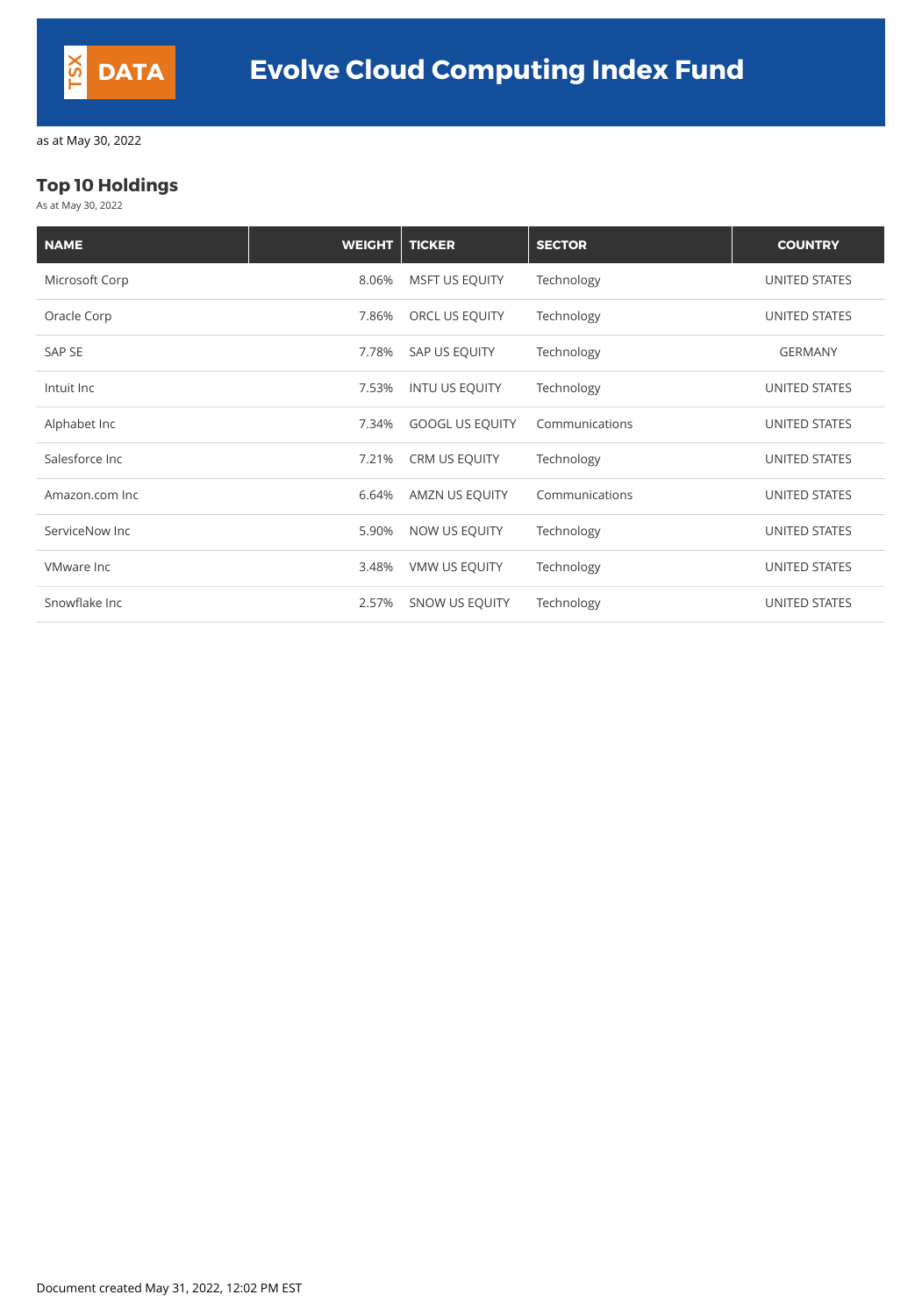### **Geographic Allocation Sector Allocation**

As at May 30, 2022 **As at May 30, 2022** As at May 30, 2022





| <b>NAME</b>   | <b>WEIGHT NAME</b> |                              | <b>WEIGHT</b> |
|---------------|--------------------|------------------------------|---------------|
| UNITED STATES |                    | 85.26% Technology            | 80.32%        |
| GERMANY       |                    | 7.78% Communications         | 18.43%        |
| <b>SALL</b>   |                    | 1.86% Consumer, Non-cyclical | 1.25%         |

| <b>NAME</b>          | <b>WEIGHT</b> |
|----------------------|---------------|
| <b>UNITED STATES</b> | 85.26%        |
| <b>GERMANY</b>       | 7.78%         |
| <b>ISRAEL</b>        | 1.86%         |
| <b>JAPAN</b>         | 1.71%         |
| <b>BRITAIN</b>       | 1.20%         |
| <b>AUSTRALIA</b>     | 0.76%         |
| <b>NEW ZEALAND</b>   | 0.73%         |
| <b>CANADA</b>        | 0.70%         |
|                      |               |

Document created May 31, 2022, 12:02 PM EST



# **DATA Evolve Cloud Computing Index Fund**